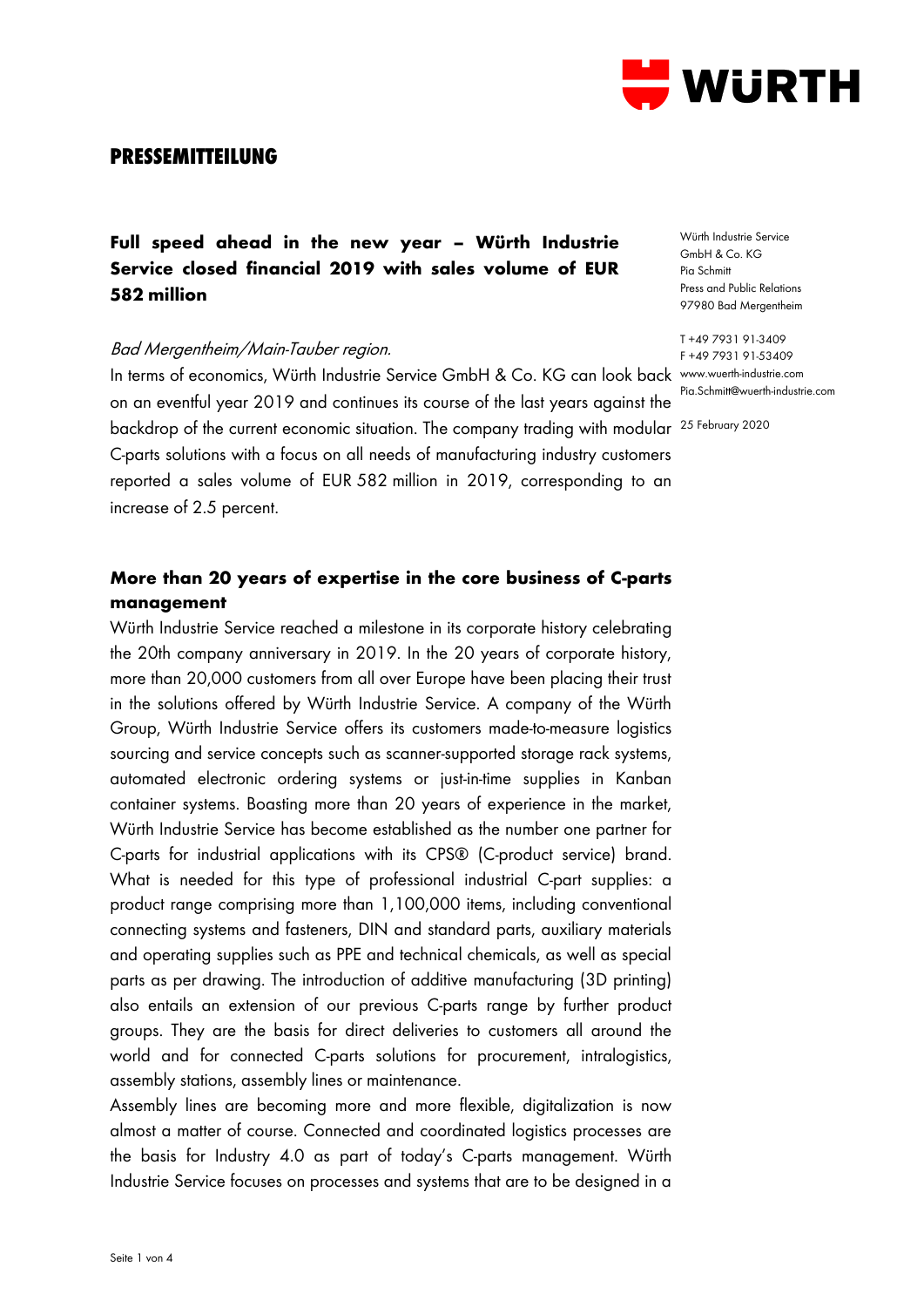

safer and more user-friendly way based on digital solutions. Additional solutions allowing customers to design their entire supply chain in a digital and more transparent way, such as innovative vending technologies like ORSY®mat WGT, a system with integrated weighing cells for automated ordering of almost all auxiliary materials and operating supplies, or ORSY®mat CHE, a system ensuring safe, lawful and clear storage of hazardous substances including an automated reordering function, round off Würth Industrie Service's portfolio. Logistics is also increasingly benefiting from the latest development towards Industry 4.0. Robots are already firmly integrated in several internal logistics processes. They assist employees in processes such as bin picking, bin palleting, tray picking and shipping palleting; open shuttles serve as driverless transport systems. By taking over strenuous physical tasks and thanks to their permanent operation, these robots improve both ergonomics as well as productivity. Nevertheless, the following is still right: "Industry 4.0 is characterized by interaction. Interaction between humans and machines, interaction between an individual and the connected system world." says Stefan Reuss, Head of Digital Solutions and IT at Würth Industrie Service.

#### **Expansion of Industriepark Würth: Investments in the future**

The most modern logistics center for industrial supplies in Europe, that of Würth Industrie Service in Bad Mergentheim, constitutes the hub of all our activities. The company invested a total of EUR 60 million into the future of Industriepark Würth to ensure maximum supply security and highest product, service and system quality. The expansion of the Würth Industrie Service logistics center started to take shape. Between 2018 and 2020, a total of EUR 160 million were invested in expansion measures to ensure supply security of our customers in Europe. Additionally, measures were taken for a road relocation to use the old road in Unterbürgerwald as one-way access road to the compound for trucks and build a large parking lot for trucks there. This truck access was opened in November 2019. From the years dedicated to setting up the business until now, more than EUR 330 million have been invested in both the location and the logistics center.

#### **Employees are the keys to success**

"We consider our employees as the key to future success", says Rainer Bürkert, Executive Vice President of the Würth Group and Managing Director of Würth Industrie Service. "They are the ones who jointly drive our corporate success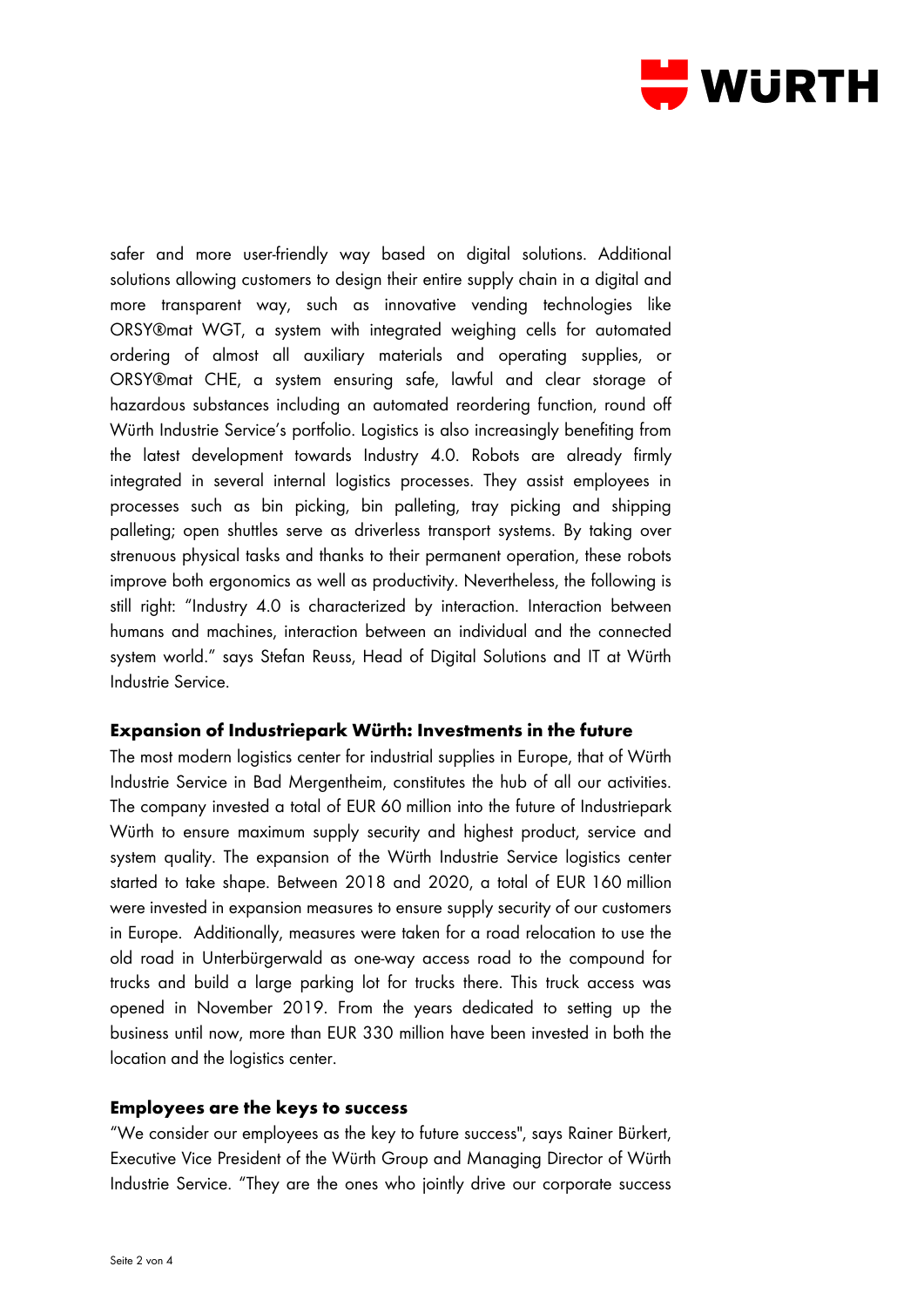

### forward."

Currently, the company employs more than 1,700 people. 200 employees are doing an apprenticeship or enrolled in a cooperative degree at the Cooperative State University Baden-Württemberg, which corresponds to a training rate of 12 percent. Offers of professional and personal further training are always a top priority in our company. Several training units for almost all specialist fields serve as basis for the qualification of our up-and-coming staff.

As our labor world is developing towards Industry 4.0, new professions emerge. This is why the company, in cooperation with IHK (Chamber of Industry and Commerce) and DHBW (Cooperative State University Baden-Württemberg), is focusing on the adjustment of training content and the development of new types of apprentice jobs and degrees. This resulted, for instance, in offering the Digital Business Management degree, preparing upand-coming staff for changing processes in the era of Industry 4.0. Online training courses and e-learning measures are additional measures that allow us to act regardless of the location and on an international level.

#### **Internationality as a success factor**

The Würth Industrial Network (WINWORK) also developed in a consistent manner in 2019. At more than 56 companies. In more than 40 countries. With more than 5,000 employees. This way, we were able to provide comprehensive personal consulting and ensure a smooth exchange of all important information on the same high quality and system standard across individual production sites and requirements. In total, a global sales volume of EUR 1.679 billion was generated in 2019.